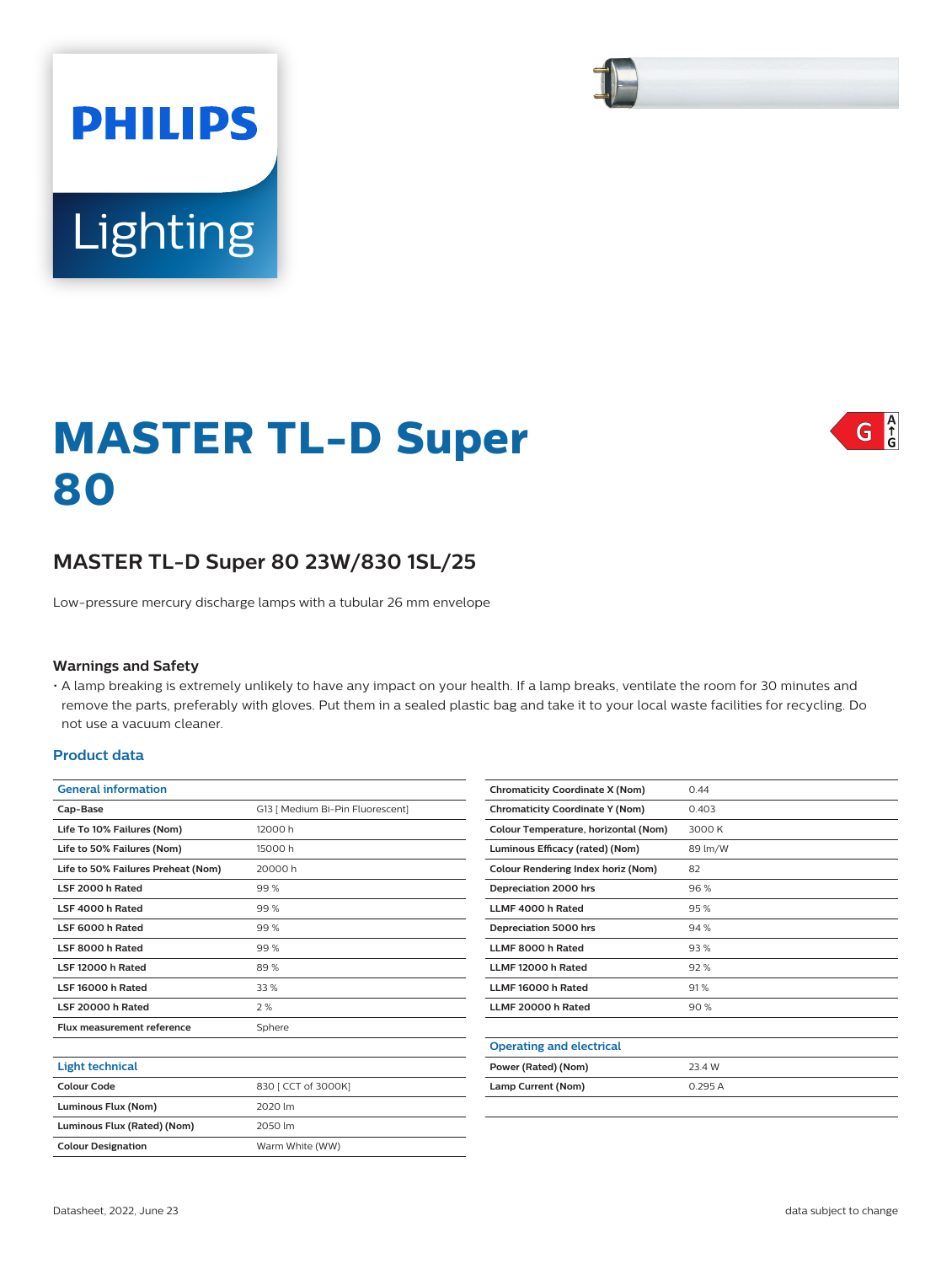# **MASTER TL-D Super 80**

| <b>Temperature</b>               |                   |  |  |
|----------------------------------|-------------------|--|--|
| Design Temperature (Nom)         | $25^{\circ}$ C    |  |  |
|                                  |                   |  |  |
| <b>Controls and dimming</b>      |                   |  |  |
| Dimmable                         | Yes               |  |  |
|                                  |                   |  |  |
| <b>Mechanical and housing</b>    |                   |  |  |
| <b>Bulb Shape</b>                | T8 [ 26 mm (T8)]  |  |  |
|                                  |                   |  |  |
| <b>Approval and application</b>  |                   |  |  |
| <b>Energy Efficiency Class</b>   | G                 |  |  |
| Mercury (Hg) Content (Nom)       | 1.7 <sub>mg</sub> |  |  |
| Energy Consumption kWh/1000 h    | 24 kWh            |  |  |
| <b>EPREL Registration Number</b> | 423412            |  |  |
|                                  |                   |  |  |

| <b>Product data</b>                  |                                     |  |  |
|--------------------------------------|-------------------------------------|--|--|
| Full product code                    | 871150055863340                     |  |  |
| Order product name                   | MASTER TL-D Super 80 23W/830 SLV/25 |  |  |
| <b>EAN/UPC - Product</b>             | 8711500558633                       |  |  |
| Order code                           | 55863340                            |  |  |
| <b>Numerator - Quantity Per Pack</b> |                                     |  |  |
| Numerator - Packs per outer box      | 25                                  |  |  |
| Material Nr. (12NC)                  | 927922583014                        |  |  |
| Net Weight (Piece)                   | 120.000 g                           |  |  |
| <b>ILCOS Code</b>                    | FD-23/30/1B-E-G13                   |  |  |
|                                      |                                     |  |  |

## **Dimensional drawing**

| - |               |  |
|---|---------------|--|
|   | Α             |  |
|   | B             |  |
|   | $\mathcal{C}$ |  |

### **MASTER TL-D Super 80 23W/830 SLV/25**

## **Photometric data**



**Lightcolour /830**

| Product              | $D(max)$ A (max) B (max) B (min)          |  | $C$ (max) |
|----------------------|-------------------------------------------|--|-----------|
| MASTER TL-D Super 80 | 28 mm 970.0 mm 977.1 mm 974.7 mm 984.2 mm |  |           |
| 23W/830 SLV/25       |                                           |  |           |



**Lightcolour /830**